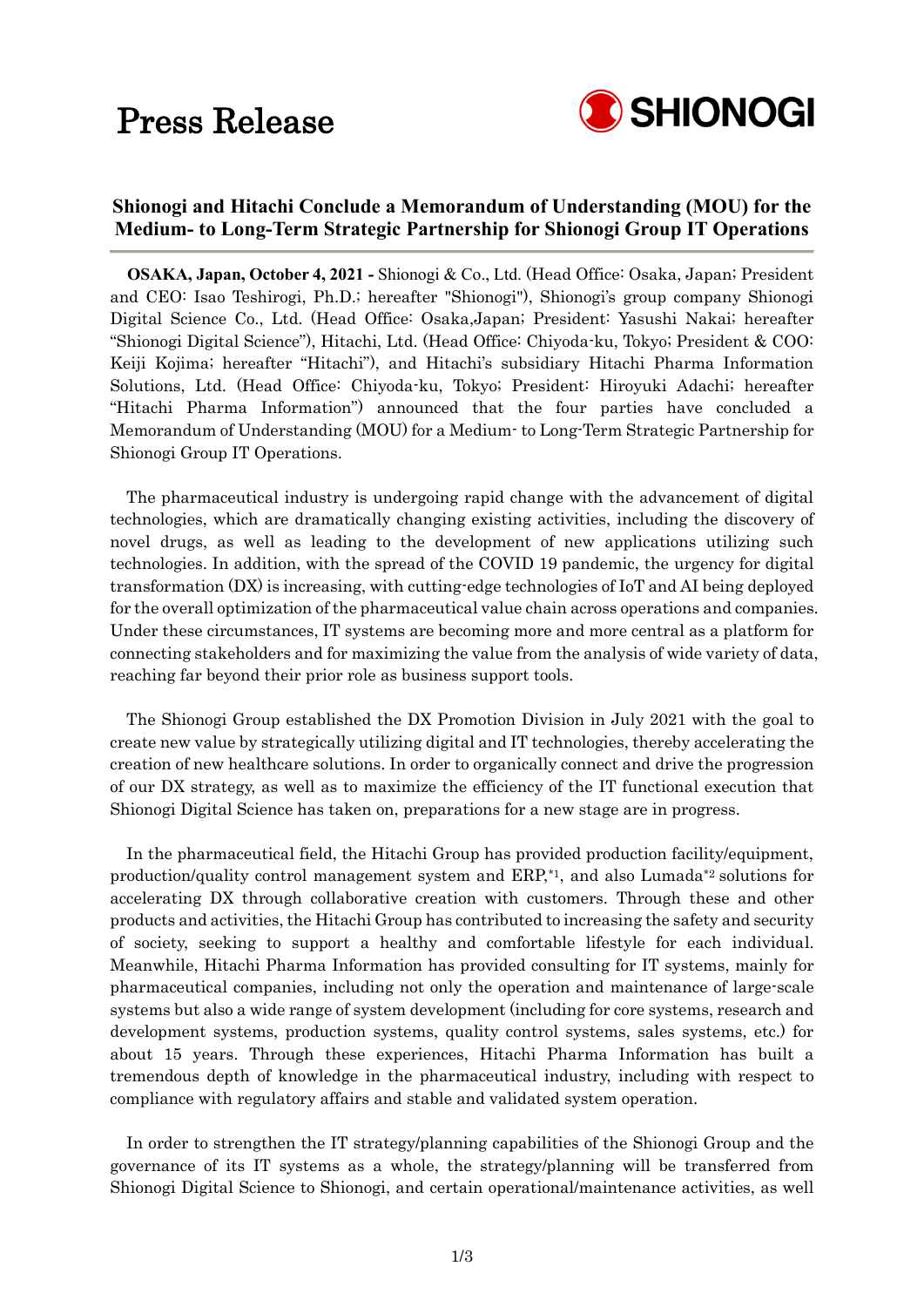# Press Release



as some development activities, will be transferred from Shionogi Digital Science to Hitachi Pharma Information, starting from January 2022. The Shionogi Digital Science employees involved in the transferred activities will move to Hitachi Pharma Information, with the aim of further building their expertise and continuing their career advancement, immersed in the digital technology and know-how of the Hitachi Group. Hitachi and Hitachi Pharma Information will seek to contribute to further growth of the Shionogi Group by undertaking Shionogi Group IT operations together with the employees transferred from Shionogi Digital Science.

The four parties will further discuss and define the details of the specific initiatives to be undertaken in this alliance.

\* 1 ERP: Enterprise Resource Planning (a system for comprehensively managing the resources of an entire company)

\* 2 Lumada: A collective name for the solutions, services, and technologies that Hitachi has developed utilizing its advanced digital technologies, with a view toward creating value from customers' data and accelerating digital innovation. <https://www.hitachi.com/products/it/lumada/global/en/index.html>

#### About Shionogi

In the medium-term management plan "Shionogi Transformation Strategy 2030 (STS2030)," announced in 2020, Shionogi expressed its intention to transform from a drug-discovery-based pharmaceutical company, mainly focused on provision of conventional prescription drugs, into a HaaS\* company that provides a broader range of healthcare products and services. While building on the strengths we have developed as a drug-discovery-based pharmaceutical company, we will expand our network of collaborations with external partners and continue to provide new value, offering innovative solutions for the unmet healthcare needs of patients and society.

For more information on Shionogi, please visit [https://www.shionogi.com/global/en/](https://www.shionogi.com/jp/ja/) \* Healthcare as a Service: To provide various healthcare services to meet customer needs, in addition to providing pharmaceuticals

#### About Shionogi Digital Science

Playing a central role in Shionogi Group IT operations, Shionogi Digital Science is focused on supporting and strengthening the IT functions and environment of each Shionogi Group company, including sustaining and improving core systems and further developing the infrastructure. Shionogi Digital Science also provides solutions for Shionogi's sales and research and development areas to support and promote the business transformation of the Shionogi Group.

For more information on Shionogi Digital Science, please visit <https://www.shionogi.com/sds/jp/ja.html> (in Japanese only).

#### About Hitachi

Hitachi, Ltd. (TSE: 6501), headquartered in Tokyo, Japan, is contributed to a sustainable society with a higher quality of life by driving innovation through data and technology as the Social Innovation Business. Hitachi is focused on strengthening its contribution to the Environment, the Resilience of business and social infrastructure as well as comprehensive programs to enhance Security & Safety. Hitachi resolves the issues faced by customers and